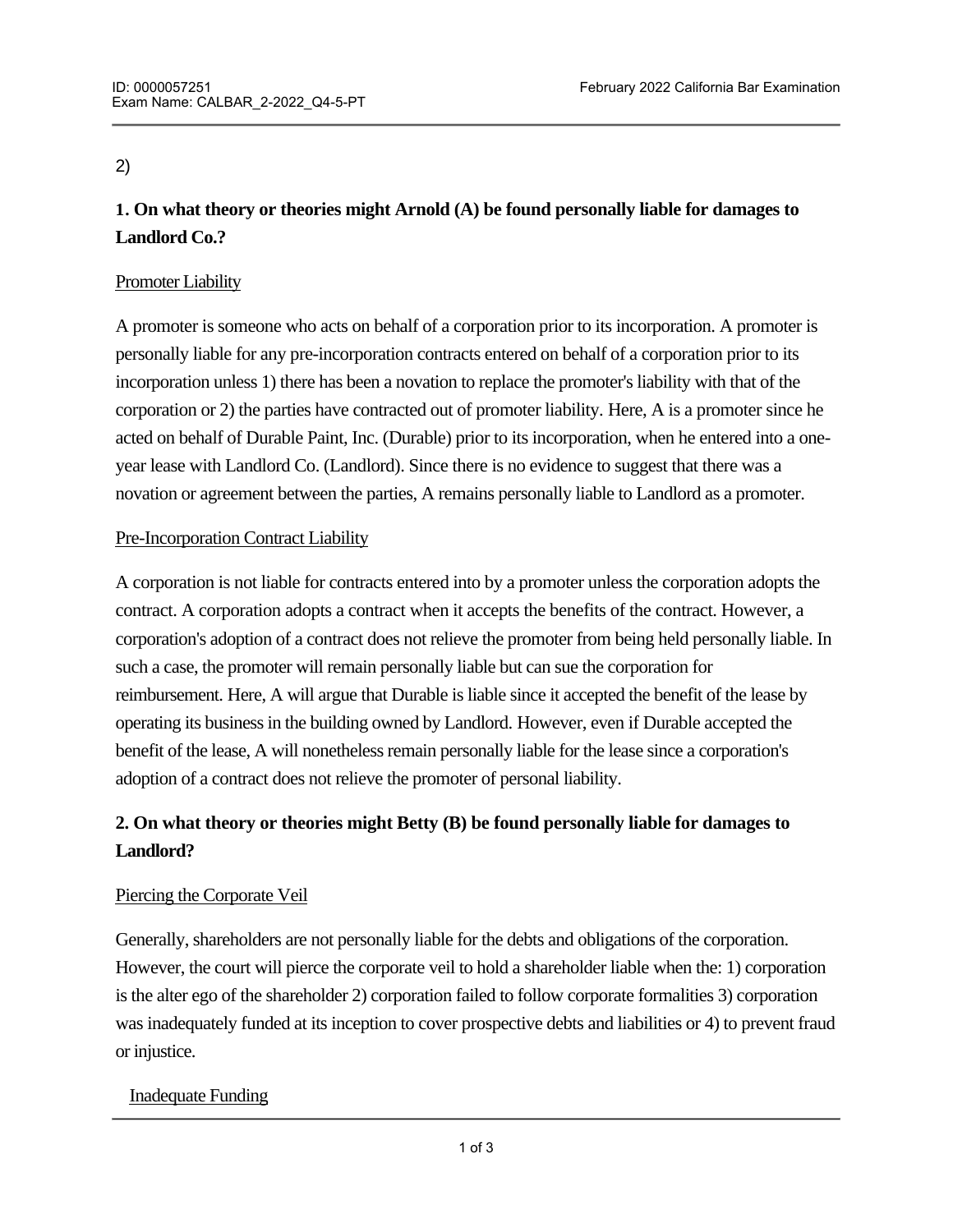A court will pierce the corporate veil when a corporation was inadequately funded at its inception to cover prospective debts and obligations. Here, Durable exhausted all of its capital within 6 months of business. The fact that Durable was behind on two months worth of rent by the end of the six months strongly suggests that it was inadequately funds at its inception to cover prospective debts and liabilities. In addition, A contributed his patent, worth less than \$50,000, to Durable when he told B that it was worth \$100,000. This further suggests that Durable was inadequately funded at its inception since it establishes that the business startup required about \$200,000 rather than the \$150,000 contributed. Therefore, the court can pierce Durable to hold B personally liable.

## **3. On what theory or theories might A be found personally liable for damages to B?**

## Direct Suit or Derivative Suit

A shareholder can bring a direct suit on their behalf to enforce a right owed to them. A shareholder can bring a derivative suit on behalf of the corporation enforce a duty owed to it, such as fiduciary duties. Here, the facts do not implicate that B's rights as a shareholder have been violated. However, A's conduct implicates his fiduciary duties to Durable. Therefore, B can bring a derivative suit on behalf of Durable.

## Duty of Care

As fiduciaries of the corporation, directors and officers owe the corporation a duty of care and a duty of loyalty.

## Business Judgment Rule

The business judgment rule is a presumption that directors and officers act 1) in good faith (on an informed basis) 2) with reasonable prudence and 3) with the reasonable belief that their actions are in the best interest of the corporation. Here, B will argue that A acted in bad faith because he did not act on an informed basis when he told her that he thought that his patent was worth \$100,000 even though he was never offered more than \$50,000 for it. In addition, reasonable director or officer under the circumstances would not defraud an investor. Thus, A cannot reasonably believe that his actions were in Durable's best interest.

## Duty of Loyalty

Directors and officers must act in the corporation's best interest and refrain from 1) competing with the corporation 2) engaging in a conflict of interest transaction 3) trading inside information and 4) usurping a